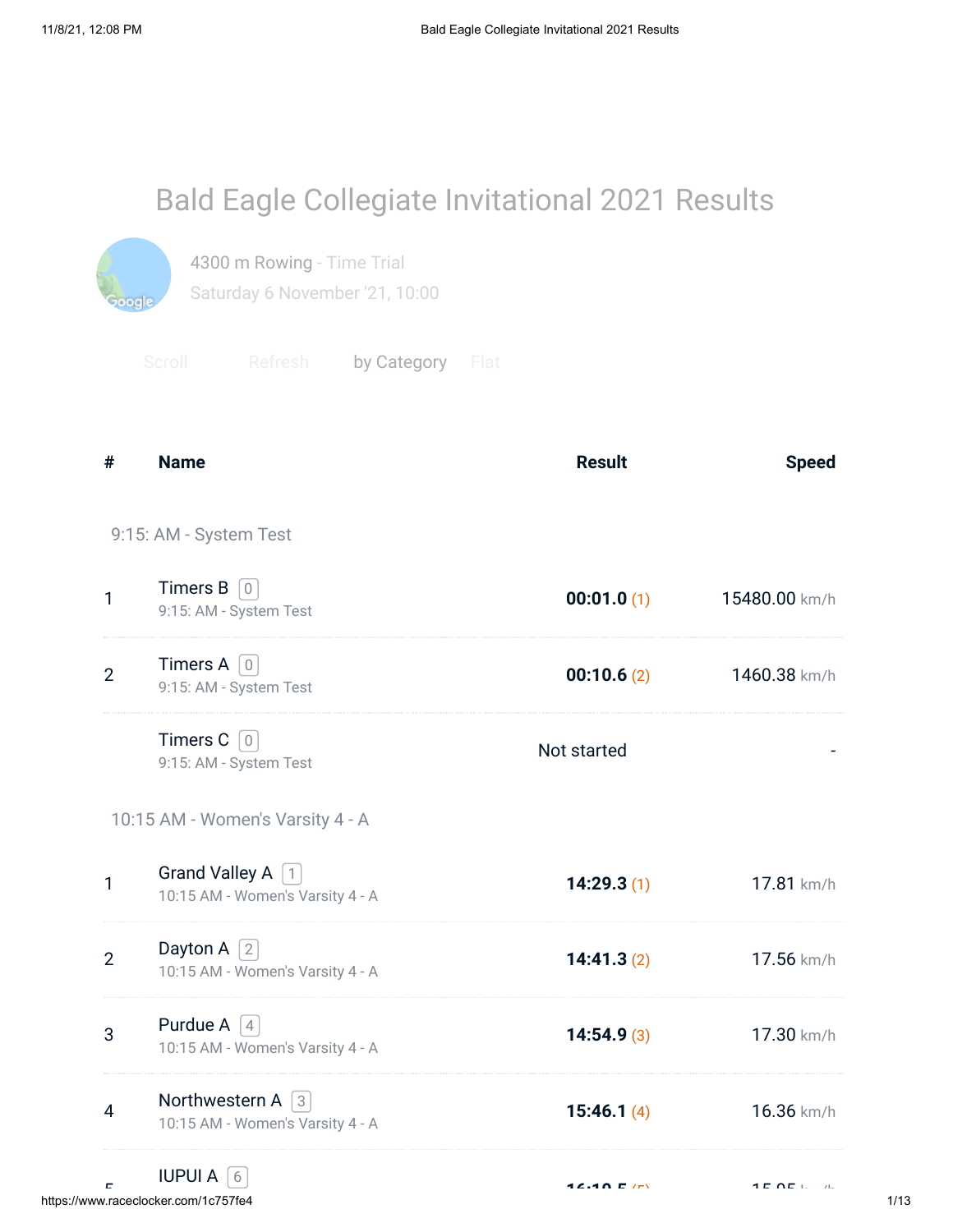| 11/8/21, 12:08 PM |                |                                                                       | Bald Eagle Collegiate Invitational 2021 Results |                   |
|-------------------|----------------|-----------------------------------------------------------------------|-------------------------------------------------|-------------------|
|                   | C              | 10:15 AM - Women's Varsity 4 - A                                      | 10.10.5(5)                                      | <b>13.93 KM/h</b> |
|                   | 6              | Illinois A $\vert$ 7<br>10:15 AM - Women's Varsity 4 - A              | 16:22.5(6)                                      | 15.76 km/h        |
|                   | $\overline{7}$ | Marquette A $\lceil 5 \rceil$<br>10:15 AM - Women's Varsity 4 - A     | 16:23.2(7)                                      | 15.74 km/h        |
|                   |                | 10:15 AM - Women's Varsity 4 - B+                                     |                                                 |                   |
|                   | 1              | Grand Valley C   12<br>10:15 AM - Women's Varsity 4 - B+              | 15:11.3(1)                                      | 16.99 km/h        |
|                   | $\overline{2}$ | <b>Grand Valley B</b><br> 9 <br>10:15 AM - Women's Varsity 4 - B+     | 15:18.1(2)                                      | 16.86 km/h        |
|                   | 3              | Dayton B $ 10 $<br>10:15 AM - Women's Varsity 4 - B+                  | 15:47.5(3)                                      | 16.34 km/h        |
|                   | $\overline{4}$ | Illinois $B$ [11]<br>10:15 AM - Women's Varsity 4 - B+                | 16:37.8 $(4)$                                   | 15.51 km/h        |
|                   | 5              | Purdue $B \mid 8$<br>10:15 AM - Women's Varsity 4 - B+                | 17:14.8(5)                                      | 14.96 km/h        |
|                   |                | 10:25 AM - Men's Freshman/Novice 8-A                                  |                                                 |                   |
|                   | 1              | Wisconsin A $\left[16\right]$<br>10:25 AM - Men's Freshman/Novice 8-A | 12:05.9(1)                                      | 21.33 km/h        |
|                   | $\overline{2}$ | Virginia A $\vert$ 15<br>10:25 AM - Men's Freshman/Novice 8-A         | 12:32.0(2)                                      | 20.59 km/h        |
|                   | 3              | Purdue A $\lceil 18 \rceil$<br>10:25 AM - Men's Freshman/Novice 8-A   | 12:33.9(3)                                      | 20.53 km/h        |
|                   | $\overline{4}$ | Grand Valley A 20<br>10:25 AM - Men's Freshman/Novice 8-A             | 12:43.9(4)                                      | 20.26 km/h        |
|                   | 5              | Michigan A $\left[17\right]$<br>10:25 AM - Men's Freshman/Novice 8-A  | 12:53.0(5)                                      | 20.03 km/h        |
|                   | 6              | Notre Dame A $\vert$ 24<br>10:25 AM - Men's Freshman/Novice 8-A       | 12:54.6(6)                                      | 19.98 km/h        |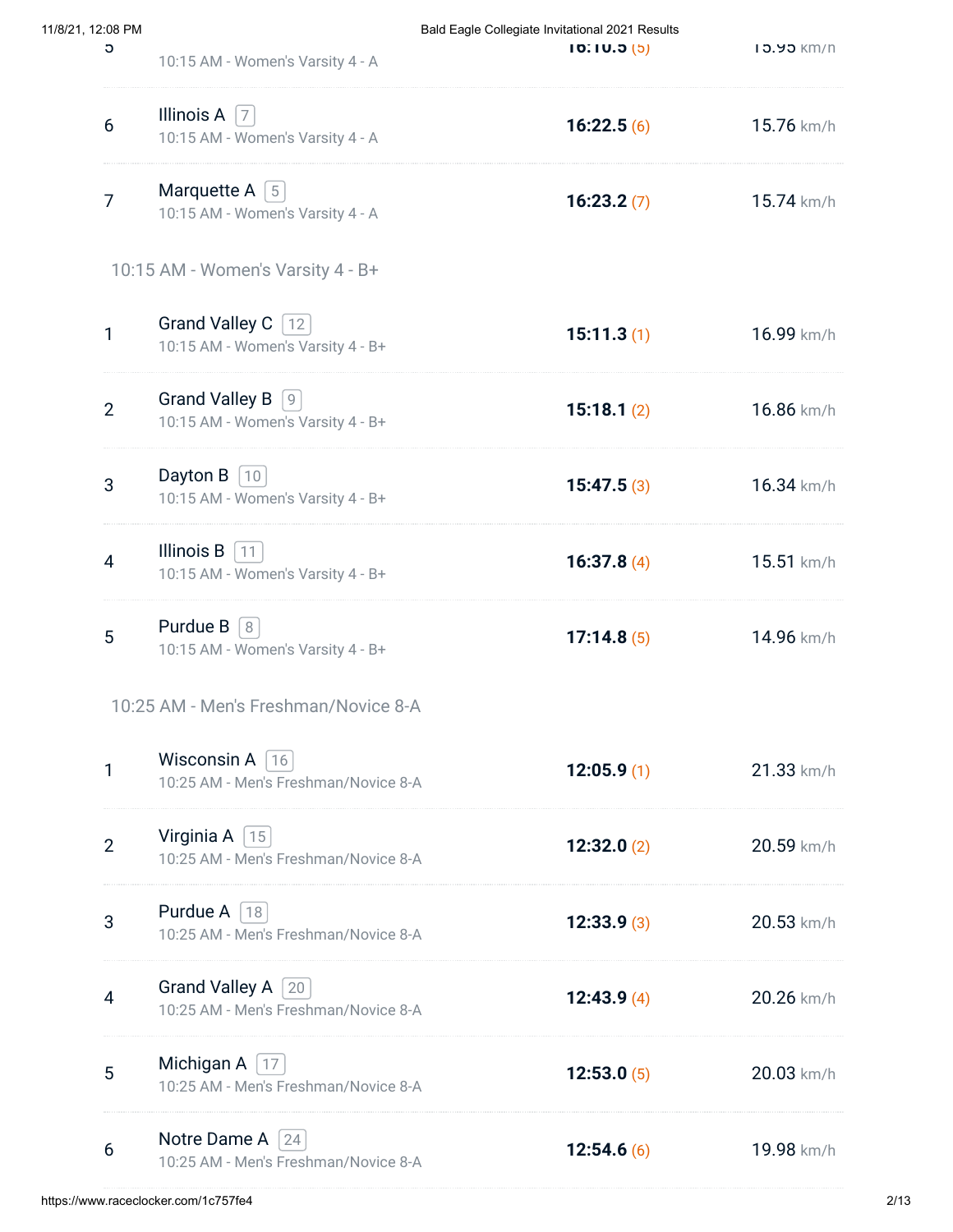| 7              | Minnesota A<br>  19<br>10:25 AM - Men's Freshman/Novice 8-A         | 13:15.7(7)    | 19.45 km/h   |
|----------------|---------------------------------------------------------------------|---------------|--------------|
| 8              | $MSU A$  23<br>10:25 AM - Men's Freshman/Novice 8-A                 | 13:17.8(8)    | 19.40 km/h   |
| 9              | Northwestern A $ 22 $<br>10:25 AM - Men's Freshman/Novice 8-A       | 14:31.3(9)    | 17.77 km/h   |
| 10             | Illinois $A$ [21]<br>10:25 AM - Men's Freshman/Novice 8-A           | 15:25.1(10)   | 16.73 km/h   |
|                | 10:25 AM - Men's Freshman/Novice 8-B                                |               |              |
| 1              | Wisconsin B $ 25 $<br>10:25 AM - Men's Freshman/Novice 8-B          | 12:30.0(1)    | 20.64 km/h   |
| $\overline{2}$ | Virginia $B$   27<br>10:25 AM - Men's Freshman/Novice 8-B           | 12:56.1(2)    | 19.95 km/h   |
| 3              | Purdue $B$   28  <br>10:25 AM - Men's Freshman/Novice 8-B           | 13:36.5(3)    | 18.96 km/h   |
| $\overline{4}$ | Michigan $B$  26<br>10:25 AM - Men's Freshman/Novice 8-B            | 13:40.8 $(4)$ | 18.86 km/h   |
| 5              | <b>MSUB</b><br>32<br>10:25 AM - Men's Freshman/Novice 8-B           | 13:59.8(5)    | $18.43$ km/h |
| 6              | Virginia C [33]<br>10:25 AM - Men's Freshman/Novice 8-B             | 14:00.7 $(6)$ | 18.41 km/h   |
| 7              | Minnesota B<br>29<br>10:25 AM - Men's Freshman/Novice 8-B           | 14:03.5(7)    | 18.35 km/h   |
| 8              | Illinois B<br>$ 30\rangle$<br>10:25 AM - Men's Freshman/Novice 8-B  | 16:19.3(8)    | 15.81 km/h   |
|                | Grand Valley B (scratch) 31<br>10:25 AM - Men's Freshman/Novice 8-B | Not started   |              |

10:40 AM - Men's Pair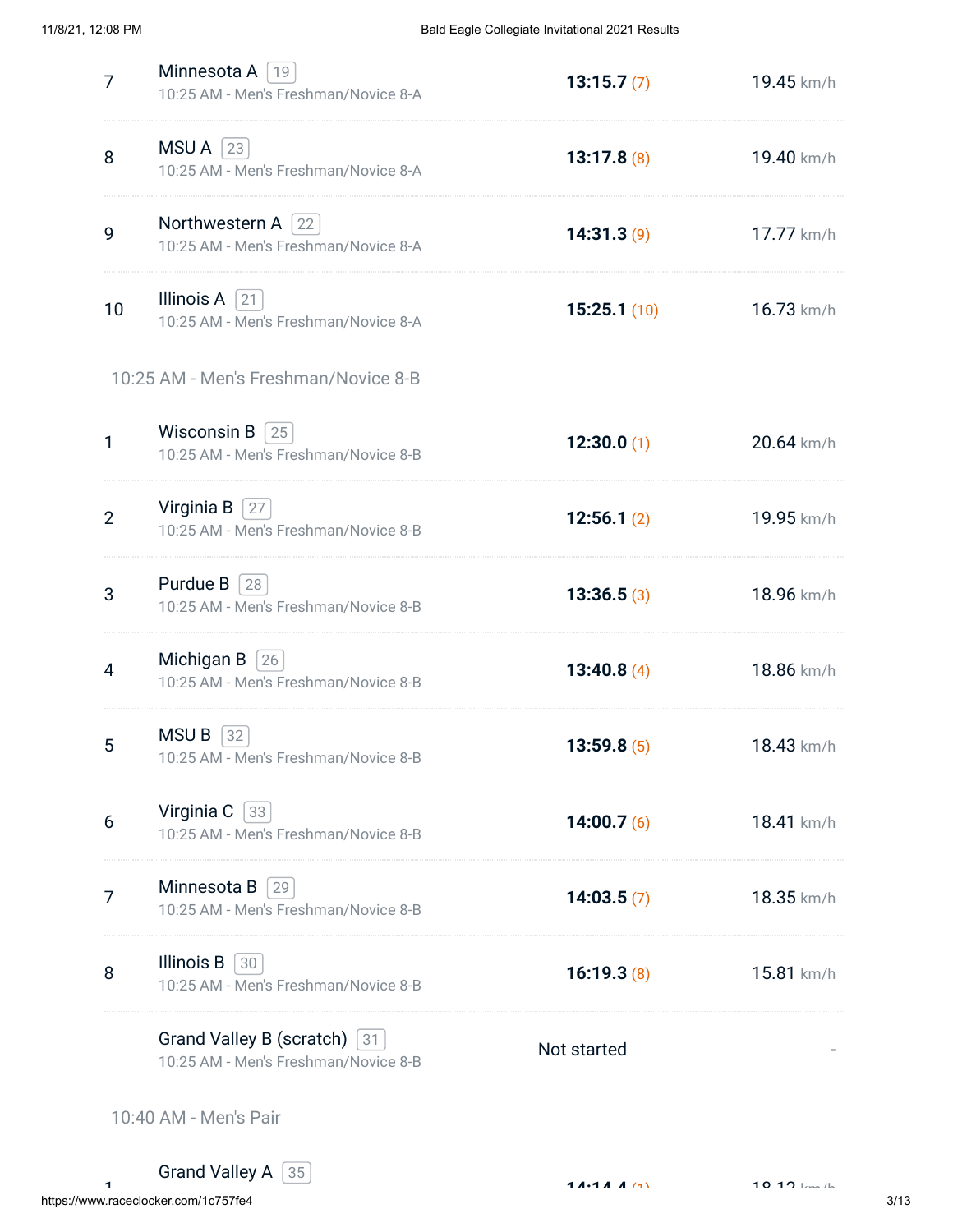| 11/8/21, 12:08 PM<br>T. |                                                                      | Bald Eagle Collegiate Invitational 2021 Results<br>14.14.4(1) | $IO. IZ$ $KIII/II$ |
|-------------------------|----------------------------------------------------------------------|---------------------------------------------------------------|--------------------|
|                         | 10:40 AM - Men's Pair                                                |                                                               |                    |
| $\overline{2}$          | Minnesota A [39]<br>10:40 AM - Men's Pair                            | 14:21.3(2)                                                    | 17.97 km/h         |
| 3                       | Michigan B $\vert$ 40<br>10:40 AM - Men's Pair                       | 14:24.6(3)                                                    | 17.90 km/h         |
| $\overline{4}$          | Michigan A $\lceil 36 \rceil$<br>10:40 AM - Men's Pair               | 14:29.1 $(4)$                                                 | 17.81 km/h         |
| 5                       | Virginia A $\sqrt{37}$<br>10:40 AM - Men's Pair                      | 14:34.6(5)                                                    | 17.70 km/h         |
| $6\phantom{1}$          | Notre Dame A 38<br>10:40 AM - Men's Pair                             | 14:47.6(6)                                                    | 17.44 km/h         |
| $\overline{7}$          | Minnesota B $[44]$<br>10:40 AM - Men's Pair                          | 14:49.7(7)                                                    | 17.40 km/h         |
| 8                       | Michigan C $[42]$<br>10:40 AM - Men's Pair                           | 15:02.8(8)                                                    | 17.15 km/h         |
| 9                       | Notre Dame B $\vert$ 43<br>10:40 AM - Men's Pair                     | 15:04.5(9)                                                    | 17.11 km/h         |
| 10                      | Grand Valley B $\boxed{41}$<br>10:40 AM - Men's Pair                 | 15:13.6(10)                                                   | 16.94 km/h         |
| 11                      | Michigan D $\left[45\right]$<br>10:40 AM - Men's Pair                | 15:34.4(11)                                                   | 16.57 km/h         |
|                         | Notre Dame C [46]<br>10:40 AM - Men's Pair                           | Not started                                                   |                    |
|                         | Illinois A $\sqrt{47}$<br>10:40 AM - Men's Pair                      | Not started                                                   |                    |
|                         | 11:00 AM - Women's Freshman/Novice 8-A                               |                                                               |                    |
| 1                       | Dayton A $\left[48\right]$<br>11:00 AM - Women's Freshman/Novice 8-A | 14:42.2(1)                                                    | 17.55 km/h         |
| $\overline{2}$          | Purdue A $\vert$ 50                                                  | 15:01.4(2)<br>11:00 AM - Women's Freshman/Novice 8-A          | 17.17 km/h         |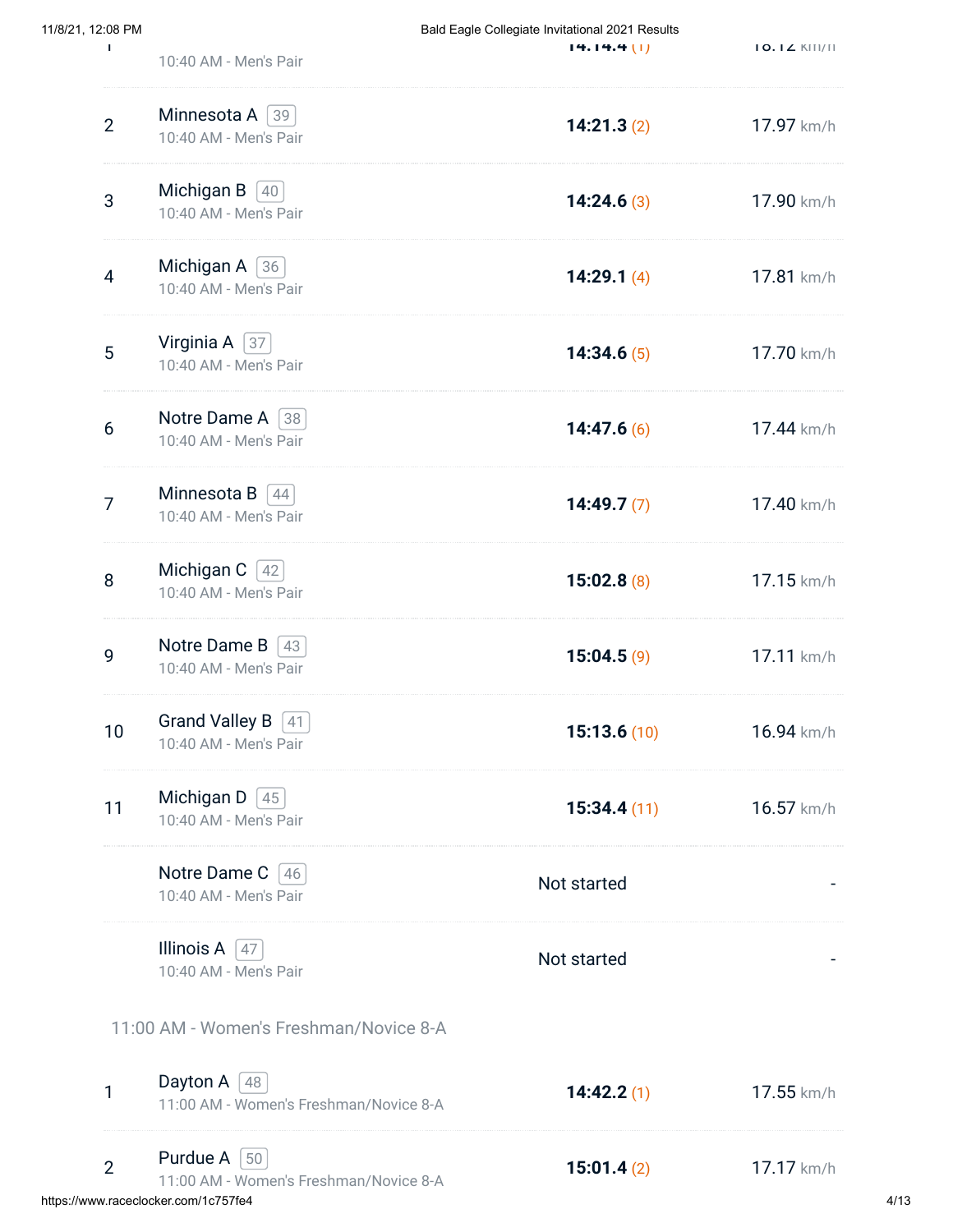| 3              | Northwestern A $\vert$ 53<br>11:00 AM - Women's Freshman/Novice 8-A                   | 15:46.5(3)    | 16.35 km/h |
|----------------|---------------------------------------------------------------------------------------|---------------|------------|
| $\overline{4}$ | Grand Valley A [49]<br>11:00 AM - Women's Freshman/Novice 8-A                         | 16:05.0 $(4)$ | 16.04 km/h |
| 5              | Illinois A $ 52 $<br>11:00 AM - Women's Freshman/Novice 8-A                           | 16:53.1(5)    | 15.28 km/h |
|                | Marquette A (scratch) [51]<br>11:00 AM - Women's Freshman/Novice 8-A                  | Not started   |            |
|                | 11:00 AM - Women's Freshman/Novice 8-B+                                               |               |            |
| 1              | Purdue $B$ [55]<br>11:00 AM - Women's Freshman/Novice 8-B+                            | 16:32.9(1)    | 15.59 km/h |
| $\overline{2}$ | Dayton B $ 54 $<br>11:00 AM - Women's Freshman/Novice 8-B+                            | 16:36.4(2)    | 15.54 km/h |
| 3              | <b>Grand Valley B</b><br> 56 <br>11:00 AM - Women's Freshman/Novice 8-B+              | 18:09.9(3)    | 14.20 km/h |
| 4              | Illinois C<br> 59 <br>11:00 AM - Women's Freshman/Novice 8-B+                         | 18:40.2 $(4)$ | 13.82 km/h |
|                | Illinois B<br>57<br>11:00 AM - Women's Freshman/Novice 8-B+                           | Not started   |            |
|                | Northwestern B (scratch) $\left[58\right]$<br>11:00 AM - Women's Freshman/Novice 8-B+ | Not started   |            |
|                | 11:15 AM - Men's Varsity 4 - A                                                        |               |            |
| 1              | Virginia A $\lceil 65 \rceil$<br>11:15 AM - Men's Varsity 4 - A                       | 12:54.6(1)    | 19.98 km/h |
| $\overline{2}$ | Notre Dame A<br>71<br>11:15 AM - Men's Varsity 4 - A                                  | 12:57.6(2)    | 19.91 km/h |
| 3              | Michigan A [62]<br>11:15 AM - Men's Varsity 4 - A                                     | 13:00.5(3)    | 19.83 km/h |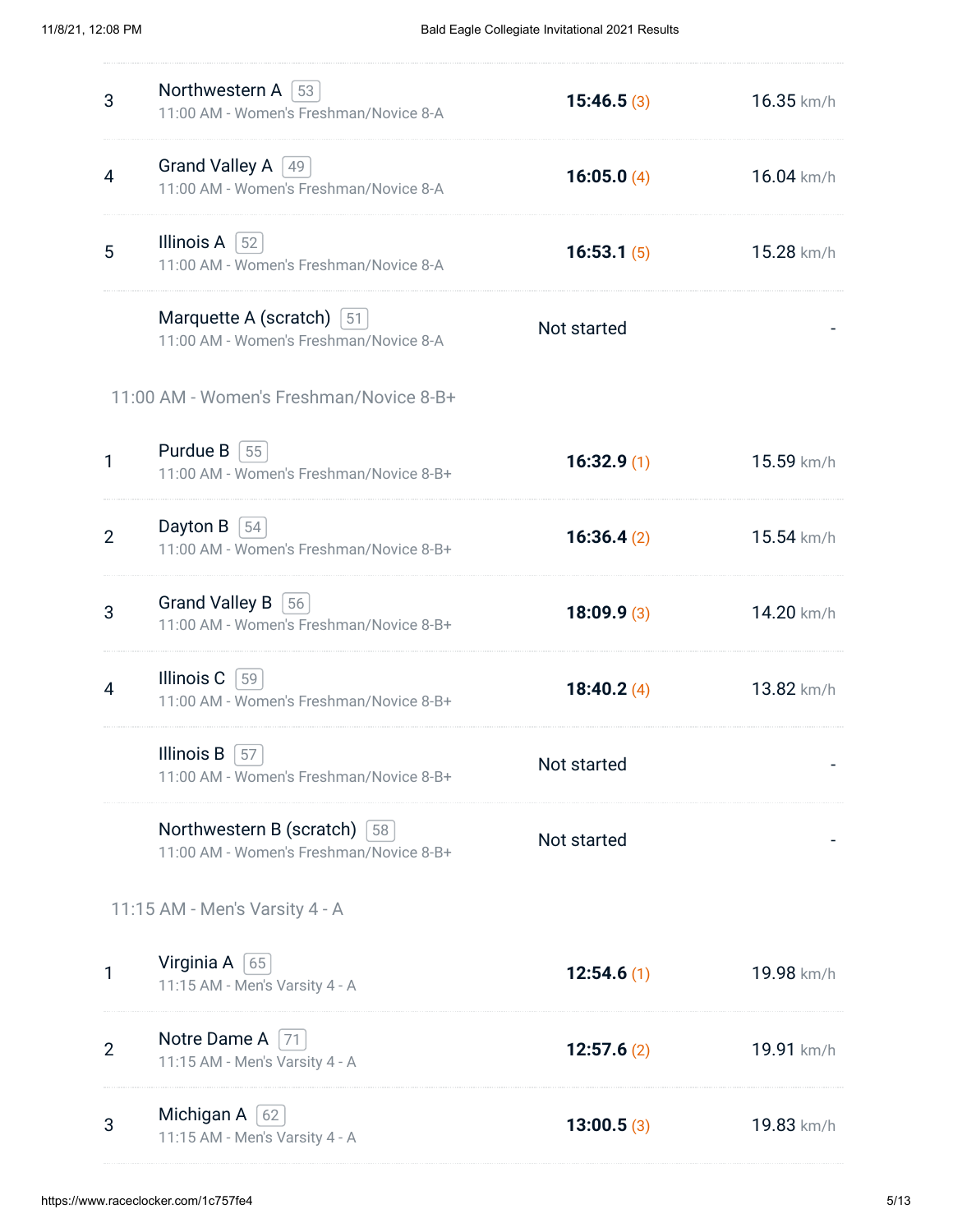| 4              | Minnesota A $\lceil 63 \rceil$<br>11:15 AM - Men's Varsity 4 - A | 13:02.7(4)    | 19.78 km/h |
|----------------|------------------------------------------------------------------|---------------|------------|
| 5              | Purdue A $\boxed{67}$<br>11:15 AM - Men's Varsity 4 - A          | 13:02.9(5)    | 19.77 km/h |
| 6              | $MSU A$  70<br>11:15 AM - Men's Varsity 4 - A                    | 13:53.9(6)    | 18.56 km/h |
| $\overline{7}$ | Northwestern A $\vert$ 66<br>11:15 AM - Men's Varsity 4 - A      | 14:16.0 $(7)$ | 18.08 km/h |
| 8              | Grand Valley A   64<br>11:15 AM - Men's Varsity 4 - A            | 14:45.9(8)    | 17.47 km/h |
| 9              | Illinois A [68]<br>11:15 AM - Men's Varsity 4 - A                | 15:10.9(9)    | 16.99 km/h |
|                | 11:15 AM - Men's Varsity 4 - B+                                  |               |            |
| 1              | Michigan B $ 72 $<br>11:15 AM - Men's Varsity 4 - B+             | 13:20.3(1)    | 19.34 km/h |
| $\overline{2}$ | Minnesota B<br> 73 <br>11:15 AM - Men's Varsity 4 - B+           | 13:28.6(2)    | 19.14 km/h |
| 3              | Virginia B $\vert$ 74<br>11:15 AM - Men's Varsity 4 - B+         | 13:37.1(3)    | 18.95 km/h |
| 4              | Purdue B $\sqrt{78}$<br>11:15 AM - Men's Varsity 4 - B+          | 13:39.6 $(4)$ | 18.89 km/h |
| 5              | Notre Dame B<br>76<br>11:15 AM - Men's Varsity 4 - B+            | 13:42.4(5)    | 18.82 km/h |
| 6              | Minnesota C<br>81<br>11:15 AM - Men's Varsity 4 - B+             | 13:48.7 $(6)$ | 18.68 km/h |
| 7              | Michigan D $ 83 $<br>11:15 AM - Men's Varsity 4 - B+             | 13:51.8(7)    | 18.61 km/h |
| 8              | MSU B<br>77<br>11:15 AM - Men's Varsity 4 - B+                   | 14:17.1(8)    | 18.06 km/h |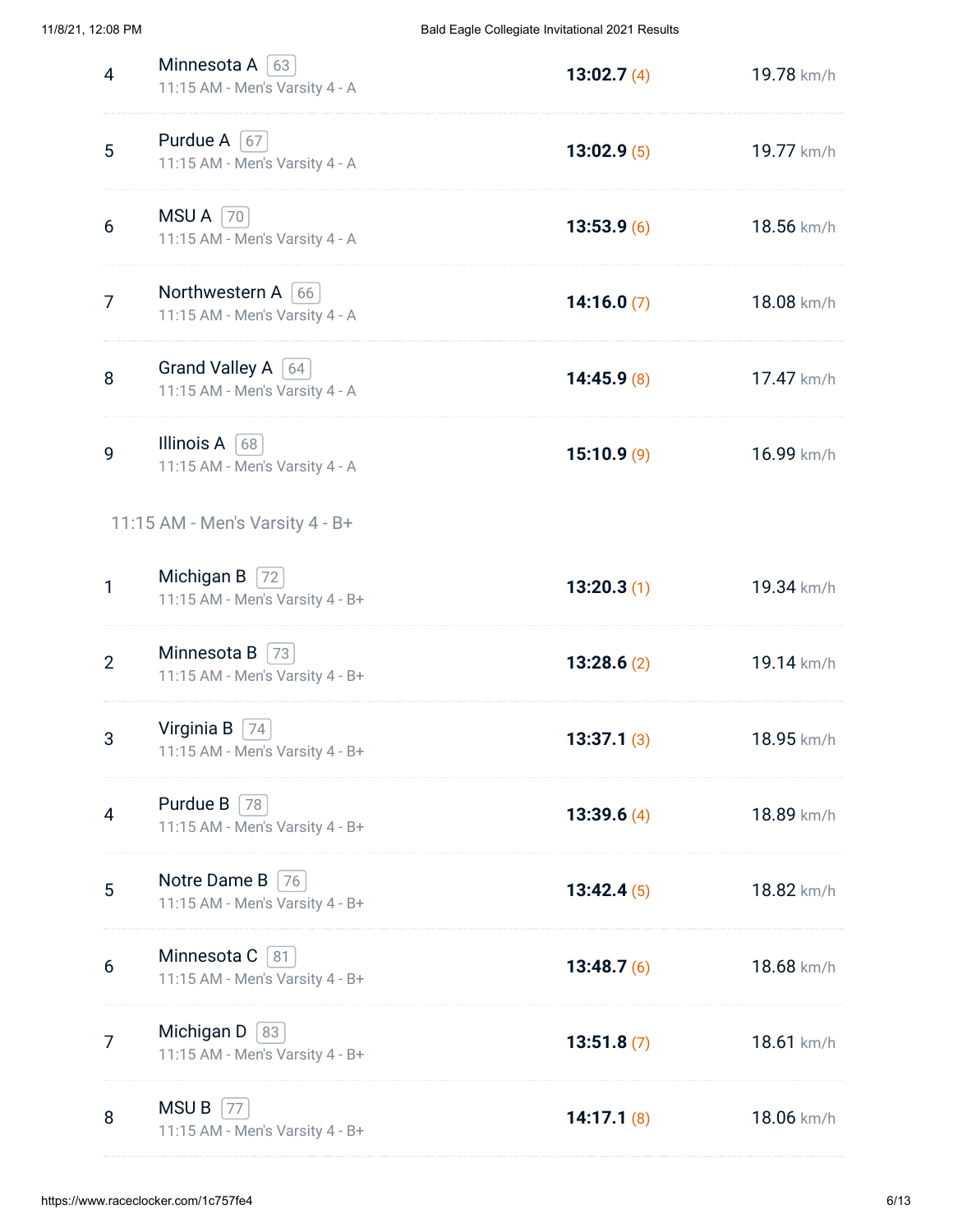| 9              | MSU (Lightweight) [86]<br>11:15 AM - Men's Varsity 4 - B+        | 14:18.2(9)    | 18.04 km/h |
|----------------|------------------------------------------------------------------|---------------|------------|
| 10             | Michigan $C$ [79]<br>11:15 AM - Men's Varsity 4 - B+             | 14:25.1(10)   | 17.89 km/h |
| 11             | Minnesota D   84<br>11:15 AM - Men's Varsity 4 - B+              | 15:18.1(11)   | 16.86 km/h |
| 12             | Grand Valley B   75<br>11:15 AM - Men's Varsity 4 - B+           | 16:46.2(12)   | 15.38 km/h |
|                | Virginia C (scratch) [80]<br>11:15 AM - Men's Varsity 4 - B+     | Not started   |            |
|                | Grand Valley C (scratch) [82]<br>11:15 AM - Men's Varsity 4 - B+ | Not started   |            |
|                | Virginia D (scratch) [85]<br>11:15 AM - Men's Varsity 4 - B+     | Not started   |            |
|                | 1:10 PM - Men's Freshman/Novice 8-C+                             |               |            |
|                |                                                                  |               |            |
| 1              | Michigan $D$ [95]<br>1:10 PM - Men's Freshman/Novice 8-C+        | 13:21.2(1)    | 19.32 km/h |
| $\overline{2}$ | Wisconsin C 90<br>1:10 PM - Men's Freshman/Novice 8-C+           | 13:32.4(2)    | 19.05 km/h |
| 3              | Minnesota C [93]<br>1:10 PM - Men's Freshman/Novice 8-C+         | 13:39.3(3)    | 18.89 km/h |
| 4              | Michigan $C$   91<br>1:10 PM - Men's Freshman/Novice 8-C+        | 13:50.6 $(4)$ | 18.64 km/h |
| 5              | <b>Purdue D</b> $ 96 $<br>1:10 PM - Men's Freshman/Novice 8-C+   | 13:55.7(5)    | 18.52 km/h |
| 6              | Michigan $E$  97<br>1:10 PM - Men's Freshman/Novice 8-C+         | 14:04.0 $(6)$ | 18.34 km/h |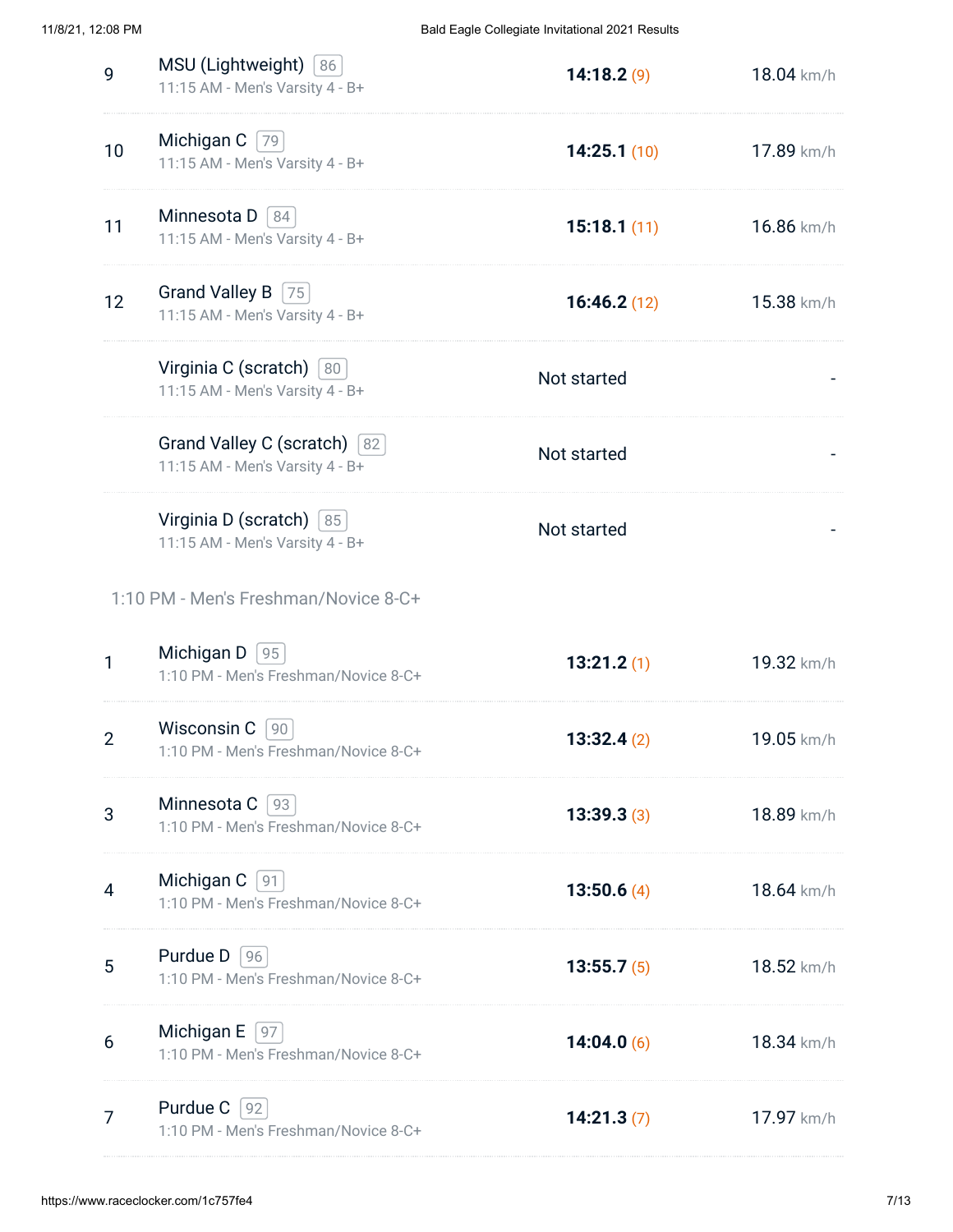| 8              | Purdue $E$ [98]<br>1:10 PM - Men's Freshman/Novice 8-C+           | 15:18.2(8)  | 16.86 km/h |
|----------------|-------------------------------------------------------------------|-------------|------------|
|                | Virginia C (scratch) [94]<br>1:10 PM - Men's Freshman/Novice 8-C+ | Not started |            |
|                | 1:15 PM - Men's Freshman/Novice 4                                 |             |            |
| $\mathbf{1}$   | Wisconsin A $ 101 $<br>1:15 PM - Men's Freshman/Novice 4          | 12:54.1(1)  | 20.00 km/h |
| $\overline{2}$ | Grand Valley A   106  <br>1:15 PM - Men's Freshman/Novice 4       | 13:36.3(2)  | 18.96 km/h |
| 3              | Virginia $A$   102<br>1:15 PM - Men's Freshman/Novice 4           | 13:36.6(3)  | 18.96 km/h |
| 4              | Michigan A $\vert$ 103<br>1:15 PM - Men's Freshman/Novice 4       | 13:45.5(4)  | 18.75 km/h |
| 5              | Purdue A $ 105 $<br>1:15 PM - Men's Freshman/Novice 4             | 13:46.9(5)  | 18.72 km/h |
| 6              | Minnesota A   104  <br>1:15 PM - Men's Freshman/Novice 4          | 14:09.6(6)  | 18.22 km/h |
| 7              | Purdue B $\left[$ 117<br>1:15 PM - Men's Freshman/Novice 4        | 14:20.4(7)  | 17.99 km/h |
| 8              | Virginia B $\lceil$ 113<br>1:15 PM - Men's Freshman/Novice 4      | 14:27.3(8)  | 17.85 km/h |
| 9              | Wisconsin C [118]<br>1:15 PM - Men's Freshman/Novice 4            | 14:31.1(9)  | 17.77 km/h |
| 10             | Minnesota B<br>$\mid$ 114<br>1:15 PM - Men's Freshman/Novice 4    | 14:34.3(10) | 17.71 km/h |
| 11             | $MSU A$   108<br>1:15 PM - Men's Freshman/Novice 4                | 14:44.6(11) | 17.50 km/h |
| 12             | Minnesota C<br>119<br>1:15 PM - Men's Freshman/Novice 4           | 14:49.9(12) | 17.40 km/h |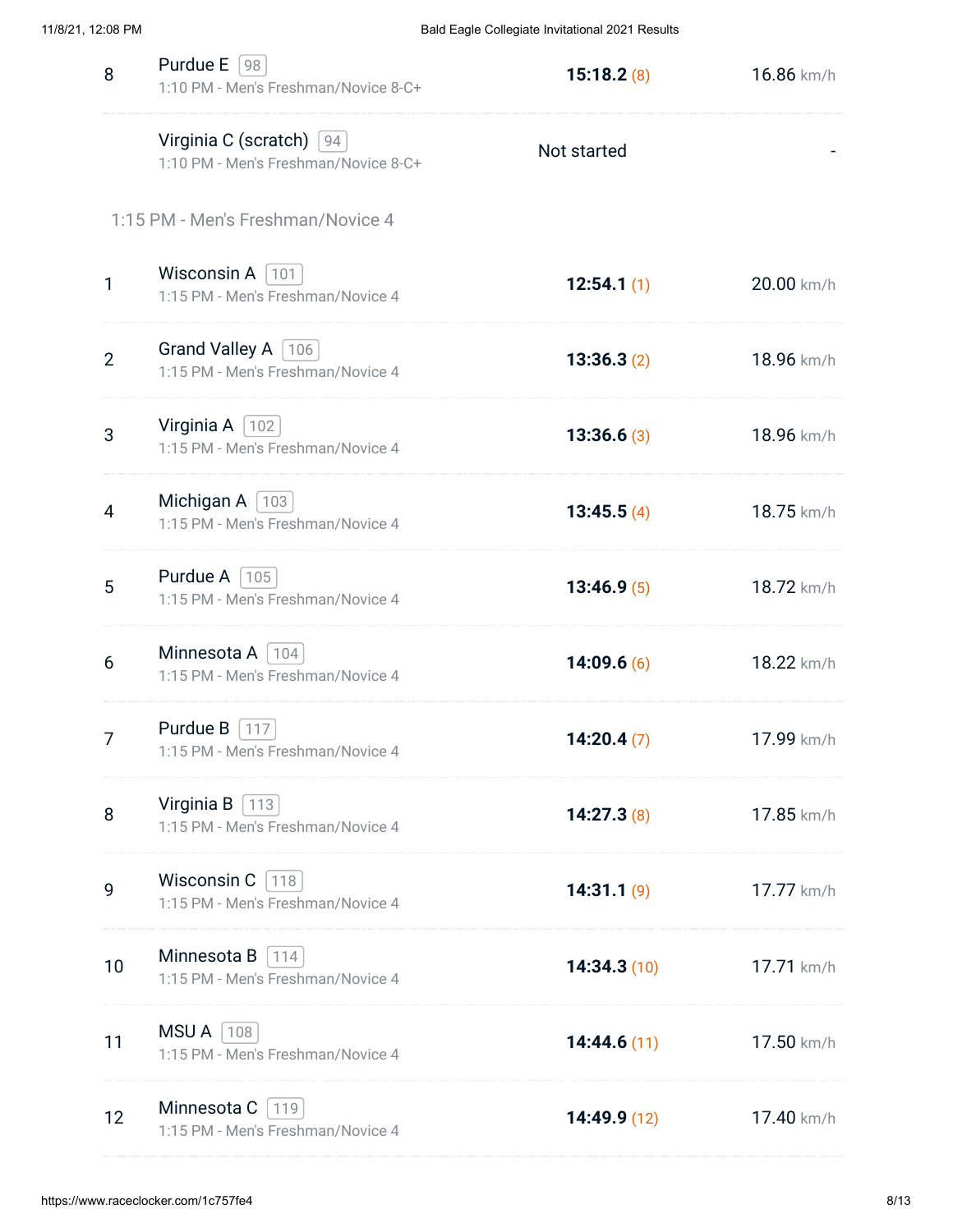| 13 | Michigan B $115$<br>1:15 PM - Men's Freshman/Novice 4                    | 14:59.0(13)   | 17.22 km/h      |
|----|--------------------------------------------------------------------------|---------------|-----------------|
| 14 | Notre Dame A   109  <br>1:15 PM - Men's Freshman/Novice 4                | 15:18.9(14)   | 16.85 km/h      |
| 15 | Wisconsin B $\vert$ 112<br>1:15 PM - Men's Freshman/Novice 4             | 15:51.3(15)   | 16.27 km/h      |
| 16 | <b>IUPUI A   107  </b><br>1:15 PM - Men's Freshman/Novice 4              | 16:40.1(16)   | 15.48 km/h      |
| 17 | MSU B<br>$ 116$<br>1:15 PM - Men's Freshman/Novice 4                     | 16:45.1(17)   | 15.40 km/h      |
|    | Northwestern A 110<br>1:15 PM - Men's Freshman/Novice 4                  | Not started   |                 |
|    | Marquette A   111<br>1:15 PM - Men's Freshman/Novice 4                   | Not started   |                 |
|    | 1:25 PM - Women's Freshman/Novice 4                                      |               |                 |
| 1  | Purdue A $\vert$ 124<br>1:25 PM - Women's Freshman/Novice 4              | 15:55.3(1)    | 16.20 km/h      |
| 2  | Northwestern A   127<br>1:25 PM - Women's Freshman/Novice 4              | 16:00.0(2)    | $16.13 \; km/h$ |
| 3  | Dayton A $ 122 $<br>1:25 PM - Women's Freshman/Novice 4                  | 16:41.0(3)    | 15.46 km/h      |
| 4  | <b>IUPUI A</b> $ 125 $<br>1:25 PM - Women's Freshman/Novice 4            | 19:34.7 $(4)$ | 13.18 km/h      |
| 5  | Grand Valley A   123<br>1:25 PM - Women's Freshman/Novice 4              | 19:59.5(5)    | 12.91 km/h      |
|    | Marquette A (scratch) $126$<br>1:25 PM - Women's Freshman/Novice 4       | Not started   |                 |
|    | Marquette B (scratch) $\vert$ 128<br>1:25 PM - Women's Freshman/Novice 4 | Not started   |                 |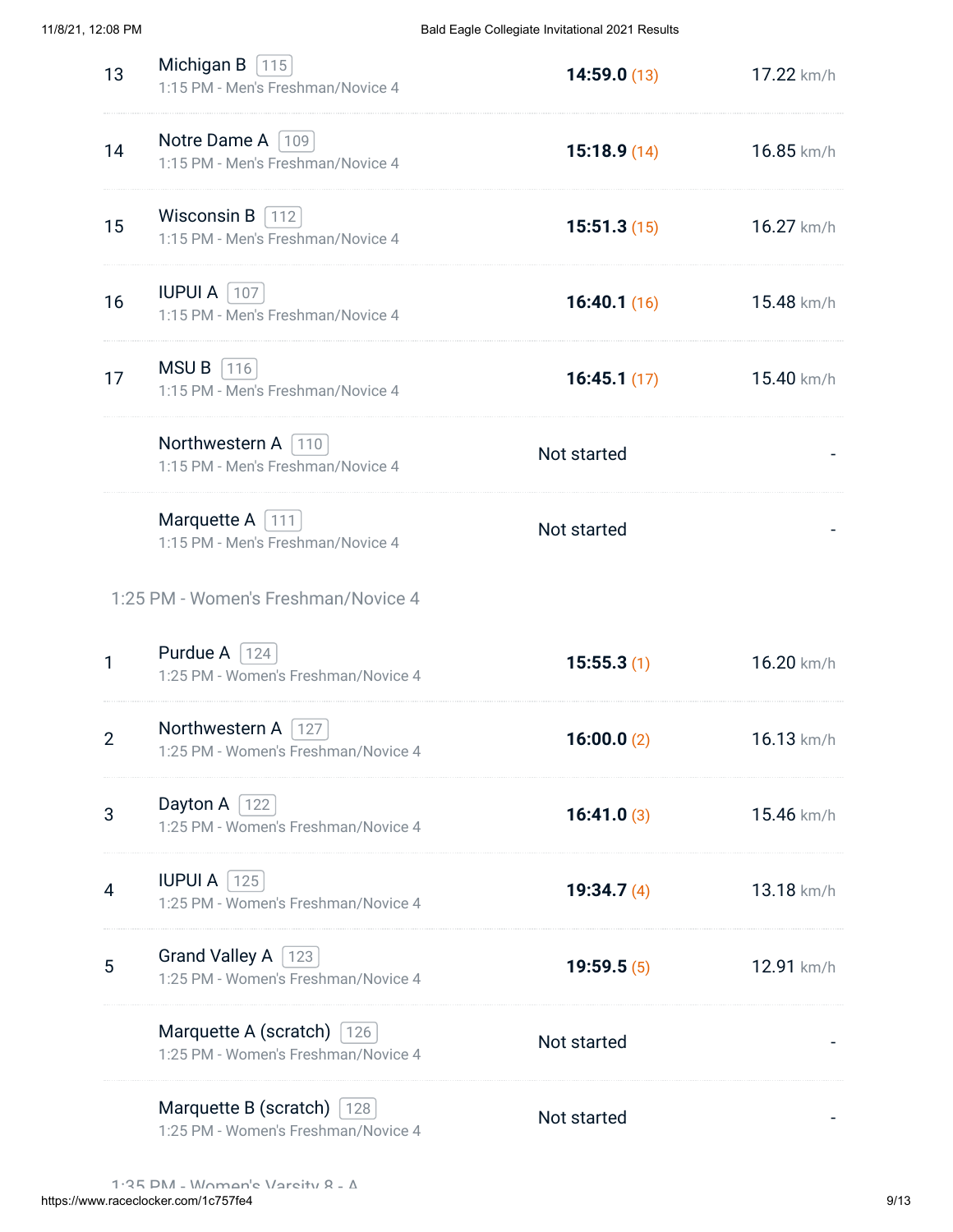| 11/8/21, 12:08 PM |                | $1.00111V1 - YVU111U110 YU101V1U - 77$                                                   | Bald Eagle Collegiate Invitational 2021 Results |                 |
|-------------------|----------------|------------------------------------------------------------------------------------------|-------------------------------------------------|-----------------|
|                   | 1              | Grand Valley A [131]<br>1:35 PM - Women's Varsity 8 - A                                  | 13:01.3(1)                                      | 19.81 km/h      |
|                   | $\overline{2}$ | Purdue A $\sqrt{132}$<br>1:35 PM - Women's Varsity 8 - A                                 | 13:06.3(2)                                      | 19.69 km/h      |
|                   | 3              | Dayton A $\vert$ 133<br>1:35 PM - Women's Varsity 8 - A                                  | 13:33.4(3)                                      | 19.03 km/h      |
|                   | 4              | Illinois A $\vert$ 134<br>1:35 PM - Women's Varsity 8 - A                                | 14:28.1 $(4)$                                   | 17.83 km/h      |
|                   |                | 1:35 PM - Women's Varsity 8 - B                                                          |                                                 |                 |
|                   | 1              | Grand Valley B [136]<br>1:35 PM - Women's Varsity 8 - B                                  | 14:21.2(1)                                      | 17.97 km/h      |
|                   | $\overline{2}$ | Dayton B $ 137 $<br>1:35 PM - Women's Varsity 8 - B                                      | 14:38.0(2)                                      | 17.63 km/h      |
|                   | 3              | <b>Purdue B</b> $ 135 $<br>1:35 PM - Women's Varsity 8 - B                               | 14:44.1(3)                                      | 17.51 km/h      |
|                   | 4              | Illinois B $\left\lfloor \frac{138}{2} \right\rfloor$<br>1:35 PM - Women's Varsity 8 - B | 16:58.5(4)                                      | 15.20 km/h      |
|                   |                | 1:35 PM - Women's Varsity 8 - C                                                          |                                                 |                 |
|                   | 1              | Purdue $C$ [139]<br>1:35 PM - Women's Varsity 8 - C                                      | 15:41.4(1)                                      | 16.44 km/h      |
|                   | $\overline{2}$ | Grand Valley C [140]<br>1:35 PM - Women's Varsity 8 - C                                  | 16:00.2(2)                                      | $16.12 \; km/h$ |

- 3 Dayton C  $\boxed{141}$ 1:35 PM - Women's Varsity 8 - C **16:38.7 (3)** 15.50 km/h 4 Illinois C  $\boxed{142}$ 1:35 PM - Women's Varsity 8 - C **18:39.0 (4)** 13.83 km/h
	- 1:50 PM Men's Varsity 8 A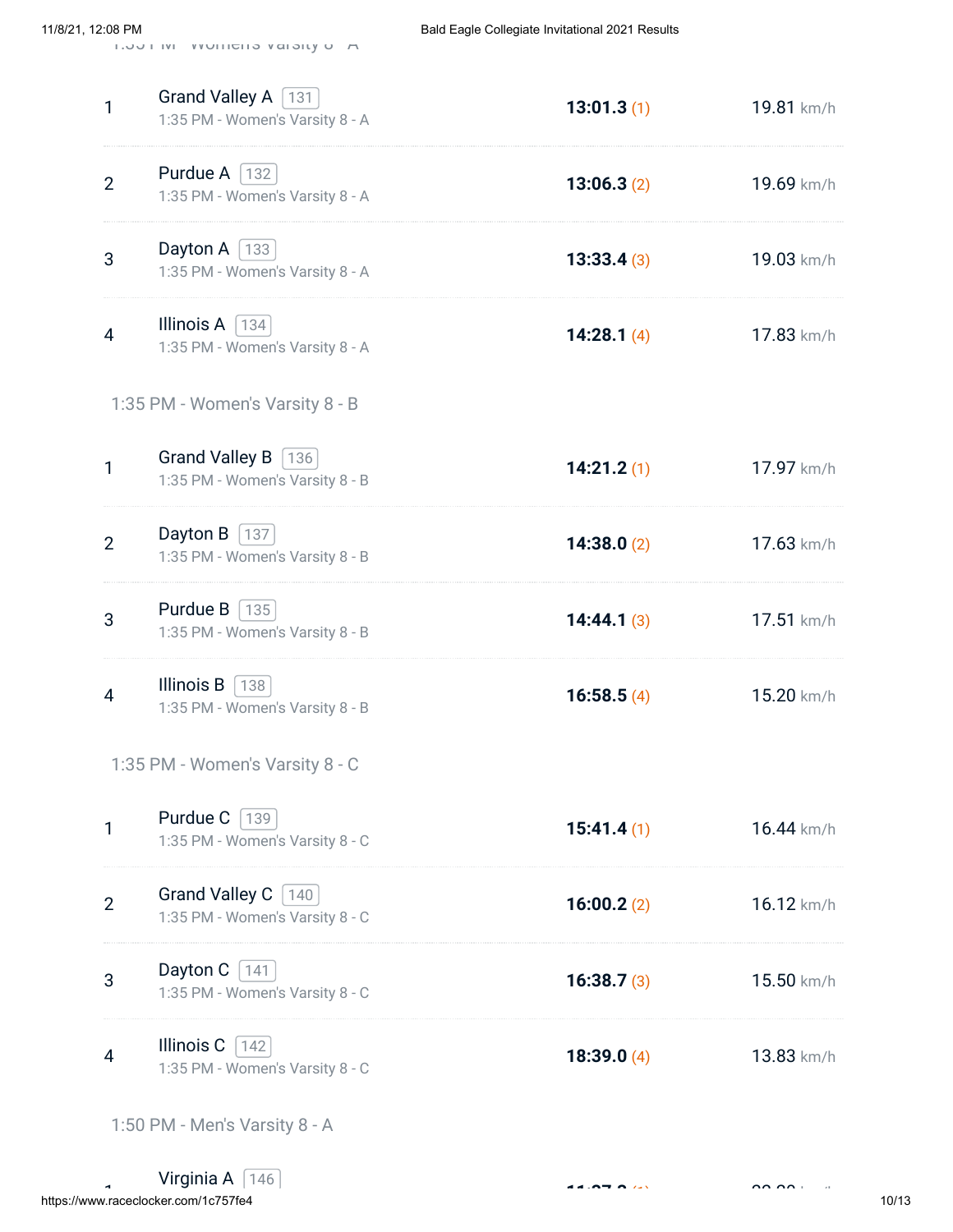| 11/8/21, 12:08 PM |                                                               | Bald Eagle Collegiate Invitational 2021 Results |            |
|-------------------|---------------------------------------------------------------|-------------------------------------------------|------------|
|                   | 1:50 PM - Men's Varsity 8 - A                                 | T1:37.3(1)                                      | ZZ.ZU km/h |
| $\overline{2}$    | Purdue A $\lceil 147 \rceil$<br>1:50 PM - Men's Varsity 8 - A | 11:47.2(2)                                      | 21.89 km/h |
| 3                 | Minnesota A [149]<br>1:50 PM - Men's Varsity 8 - A            | 11:48.7 $(3)$                                   | 21.84 km/h |
| $\overline{4}$    | Notre Dame A [152]<br>1:50 PM - Men's Varsity 8 - A           | 11:51.6 $(4)$                                   | 21.75 km/h |
| 5                 | Michigan A $\boxed{145}$<br>1:50 PM - Men's Varsity 8 - A     | 11:53.9(5)                                      | 21.68 km/h |
| 6                 | $MSU A$   153  <br>1:50 PM - Men's Varsity 8 - A              | 12:03.2(6)                                      | 21.40 km/h |
| $\overline{7}$    | Northwestern A   150  <br>1:50 PM - Men's Varsity 8 - A       | 12:32.5(7)                                      | 20.57 km/h |
| 8                 | Grand Valley A   148  <br>1:50 PM - Men's Varsity 8 - A       | 13:14.1(8)                                      | 19.49 km/h |
| 9                 | Illinois A $\vert$ 151<br>1:50 PM - Men's Varsity 8 - A       | 13:24.6(9)                                      | 19.24 km/h |
|                   | 1:50 PM - Men's Varsity 8 - B                                 |                                                 |            |
| 1                 | Minnesota B $\vert$ 157<br>1:50 PM - Men's Varsity 8 - B      | 12:07.7 $(1)$                                   | 21.27 km/h |
| $\overline{2}$    | Virginia B $\sqrt{155}$<br>1:50 PM - Men's Varsity 8 - B      | 12:10.3(2)                                      | 21.20 km/h |
| 3                 | Notre Dame B [159]<br>1:50 PM - Men's Varsity 8 - B           | 12:15.8(3)                                      | 21.04 km/h |
| 4                 | Michigan B $[154]$<br>1:50 PM - Men's Varsity 8 - B           | 12:18.7 $(4)$                                   | 20.96 km/h |
| 5                 | <b>Purdue B</b> $ 156 $<br>1:50 PM - Men's Varsity 8 - B      | 12:40.0 $(5)$                                   | 20.37 km/h |
| 6                 | $MSU B$   158  <br>1:50 PM - Men's Varsity 8 - B              | 12:47.9(6)                                      | 20.16 km/h |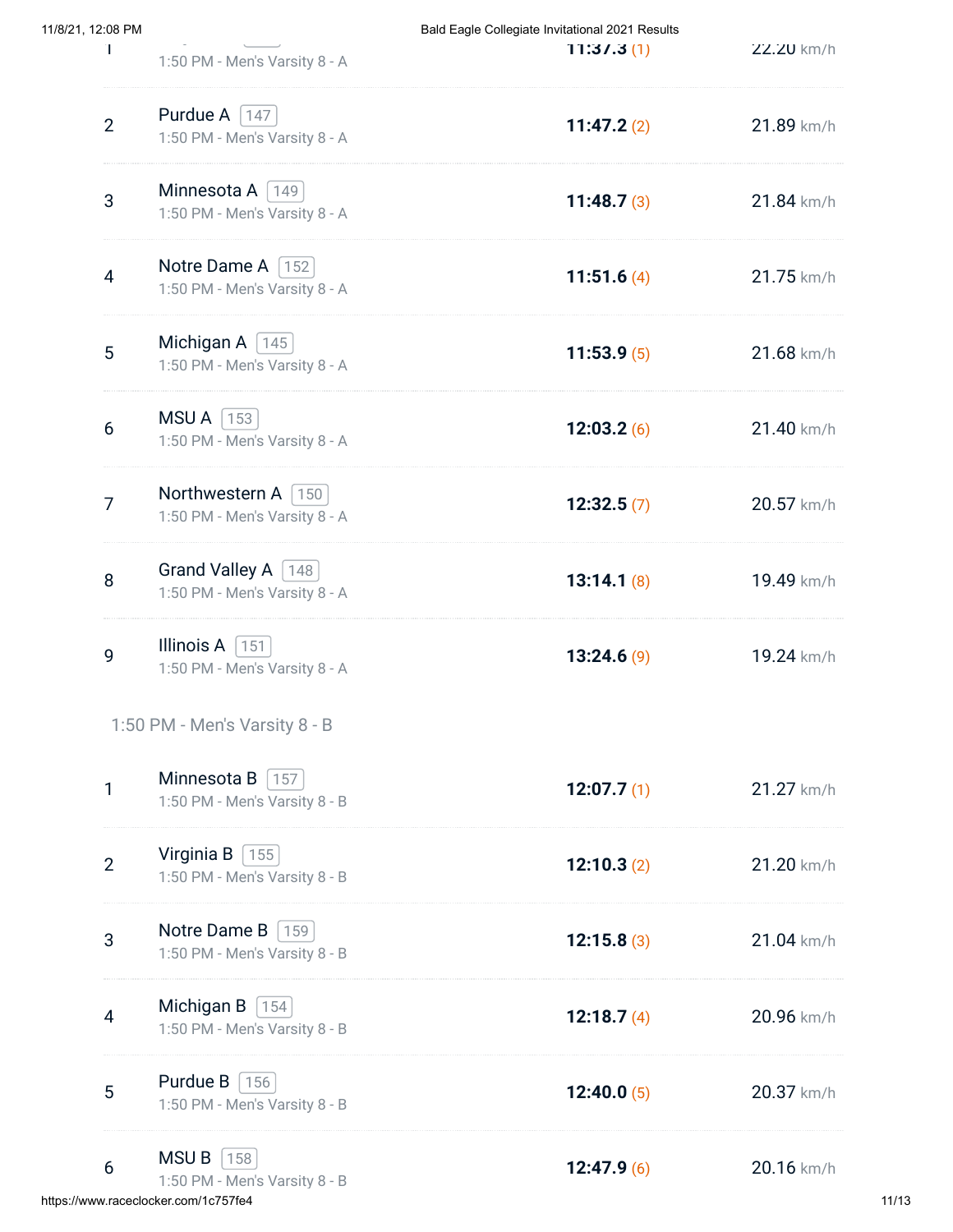| $\overline{7}$                 | Grand Valley B [160]<br>1:50 PM - Men's Varsity 8 - B          | 13:47.4(7)  | 18.71 km/h |
|--------------------------------|----------------------------------------------------------------|-------------|------------|
| 8                              | Illinois $B$ 161<br>1:50 PM - Men's Varsity 8 - B              | 15:01.0(8)  | 17.18 km/h |
| 1:50 PM - Men's Varsity 8 - C+ |                                                                |             |            |
| $\mathbf{1}$                   | Purdue $C$ [163]<br>1:50 PM - Men's Varsity 8 - C+             | 12:20.4(1)  | 20.91 km/h |
| $\overline{2}$                 | Virginia C $ 164 $<br>1:50 PM - Men's Varsity 8 - C+           | 12:23.7(2)  | 20.81 km/h |
| 3                              | Michigan C   162<br>1:50 PM - Men's Varsity 8 - C+             | 12:24.9(3)  | 20.78 km/h |
| $\overline{4}$                 | Virginia D $ 168 $<br>1:50 PM - Men's Varsity 8 - C+           | 12:44.5(4)  | 20.25 km/h |
| 5                              | Purdue $D$ [169]<br>1:50 PM - Men's Varsity 8 - C+             | 13:15.5(5)  | 19.46 km/h |
| 6                              | $MSU C$ 166<br>1:50 PM - Men's Varsity 8 - C+                  | 13:22.6(6)  | 19.29 km/h |
| 7                              | Purdue E<br>171<br>1:50 PM - Men's Varsity 8 - C+              | 13:35.6(7)  | 18.98 km/h |
|                                | Minnesota C (scratch) [165]<br>1:50 PM - Men's Varsity 8 - C+  | Not started |            |
|                                | Illinois C<br>167<br>1:50 PM - Men's Varsity 8 - C+            | Not started |            |
|                                | Virginia E (scratch) $ 170 $<br>1:50 PM - Men's Varsity 8 - C+ | Not started |            |

DNS = Did not Start, DNF = Did not Finish, DQ = Disqualified

y

Share results: [Tweet](https://twitter.com/intent/tweet?hashtags=raceclocker&original_referer=https%3A%2F%2Fwww.raceclocker.com%2F&ref_src=twsrc%5Etfw%7Ctwcamp%5Ebuttonembed%7Ctwterm%5Eshare%7Ctwgr%5E&text=Bald%20Eagle%20Collegiate%20Invitational%202021%20Results&url=http%3A%2F%2Fraceclocker.com%2F1c757fe4) Share Download (Excel) Public Link **[Share](https://www.facebook.com/sharer/sharer.php?kid_directed_site=0&sdk=joey&u=http%3A%2F%2Fraceclocker.com%2F1c757fe4&display=popup&ref=plugin&src=share_button)**